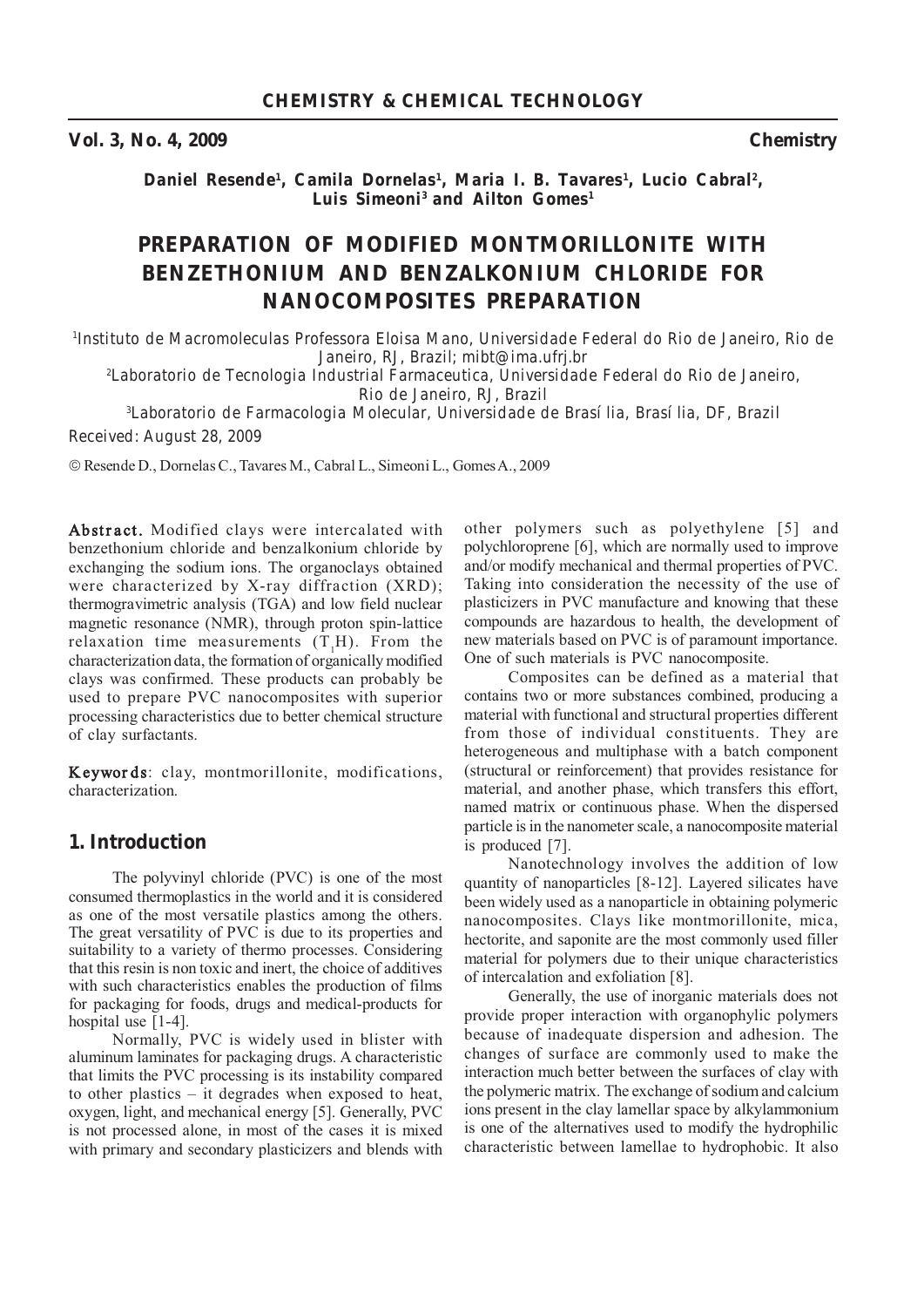reduces physical and electrostatic interactions in interlayer space, facilitating the polymer chain intercalations between the lamellae, forming nanocomposites, with nanostructure that can be intercalated and/or exfoliated [9-15].

The preparation of PVC nanocomposites using modified commercial clay with octadecylamine is done to increase their mechanical and barrier properties. However, these clays do not have proper thermal stability or acceptable dispersion of clay in the PVC matrix. Therefore, taking into account problems with PVC stability due to its degradability facility [16-17], this works deals with the clays modification to prepare organoclays with surfactants that will permit to obtain PVC nanocomposites with higher degree of thermal stability.

According to the exposition done before, the focus of this work was to modify organically the homoionic clay with the two types of surfactants – benzalkonium and benzethonium chloride – to obtain organophylic clays with intercalated surfactants that will probably make PVC nanocomposites more thermal stable.

## **2. Experimental**

### **2.1. Nanomaterials Preparation**

The nanoparticles preparation was by solution mode. The amino surfactant was solved in the chosen solvent and after that it was added the sodium clay solution. Both effects of reaction time and solvent nature were evaluated. After the products were obtained by filtration, the precipitate obtained was dried for a few days in an oven with circulating air and then pulverized.

The modified clays were prepared with the ratio of approximately 3:1 (w/w) of silicate : surfactant, by solution. The surfactant value was based on an excess of 20 % of the CEC clay. Reactions were performed at room temperature, varying with the reaction time in a range of 1 to 24 hours.

### **2.2. Characterization**

These nanoparticles were characterized by X-ray diffraction, low field NMR and thermogravimetric analysis (TGA). The techniques of X-ray diffraction (XRD) and TGA have been extensively used for characterization of nanoparticles and nanomaterials. The nanocomposites and nanomaterials can be detected by X-ray diffraction, observing the changes in the interlayer clay distance.

One of the new techniques that can be used to observe the formation of nanoparticles is low field NMR, which permits to detect their formation and homogeneity.

### **2.2.1. X-ray diffraction (XRD)**

The samples were analyzed using an X-ray diffractometer, XRD 6000, Shimadzu, with nickel-filtered

CuK $\alpha$  ( $\alpha$  = 1.54 E) radiation operated at 40 KV and 30 mA. The data were recorded at 2θ rates from 2 to 20° at 2° per minute. The basal spacing of nanomaterial was calculated using the Bragg's [9] equation:  $\alpha = 2$ dsin $\theta$ .

#### **2.2.2. Low field NMR**

Low field NMR MARAN ultra 23 spectrometer, operating at 23 MHz (for protons), and equipped with an 18 mm variable temperature probe, was used for the determination of relaxation measurements. Proton spinlattice relaxation times  $(T<sub>1</sub>H)$  were determined directly by the traditional inversion recovery pulse sequence (180° –  $\tau$  – 90°) the 90° pulse of 4.6µs was calibrated automatically by the instrument software. The amplitude of the FID was sampled for twenty  $\tau$  data points, ranging from 0.1 to 5000 ms, with 4 scans for each point and 5s of recycle delay. The relaxation values and relative intensities were obtained by fitting the exponential data with the aid of the program WINFIT. Distributed exponential fittings as a plot of relaxation amplitude versus relaxation time were performed by using the software WINDXP. All measurements were done thrice.

#### **2.2.3. Thermogravimetric analysis (TGA)**

The samples were analyzed in nitrogen flow, with a flow rate of 50ml/min with heating rate of 293 K/min for 323 K until 1023 K. Results are shown as a curve Thermogravimetric (TG), which records the variations in weight depending on the temperature.

## **3. Results and Discussion**

## **3.1. X-ray Diffraction Analysis (XRD)**

From the X-ray diffractograms showed in Figs. 1 and 2 it was observed that the reaction times to obtain an intercalation of the clay with benzethonium (BZT) and benzalkonium (BZK) chloride varied from 1 to 4 h. After 24 h no significant change in the clay basal distance was detected due to the maximum capacity of clay exchange.

The basal spacing observed for different reaction times with benzethonium and benzalkonium clay is presented in Tables 1 and 2.

### Table 1 **Basal spacing values for organophylic clay pr epar ed with benzethonium chloride**

| Reaction time, h            | 2 Theta value, $\theta$ | <b>Basal</b><br>spacing, $A$ |  |  |
|-----------------------------|-------------------------|------------------------------|--|--|
| Sodium Clay                 | 6.55                    | 13.5                         |  |  |
|                             | 3.75                    | 23.6                         |  |  |
| $\mathcal{D}_{\mathcal{L}}$ | 3.65                    | 24.2                         |  |  |
|                             | 3.75                    | 23.6                         |  |  |
| 24                          | 3.75                    | 23.6                         |  |  |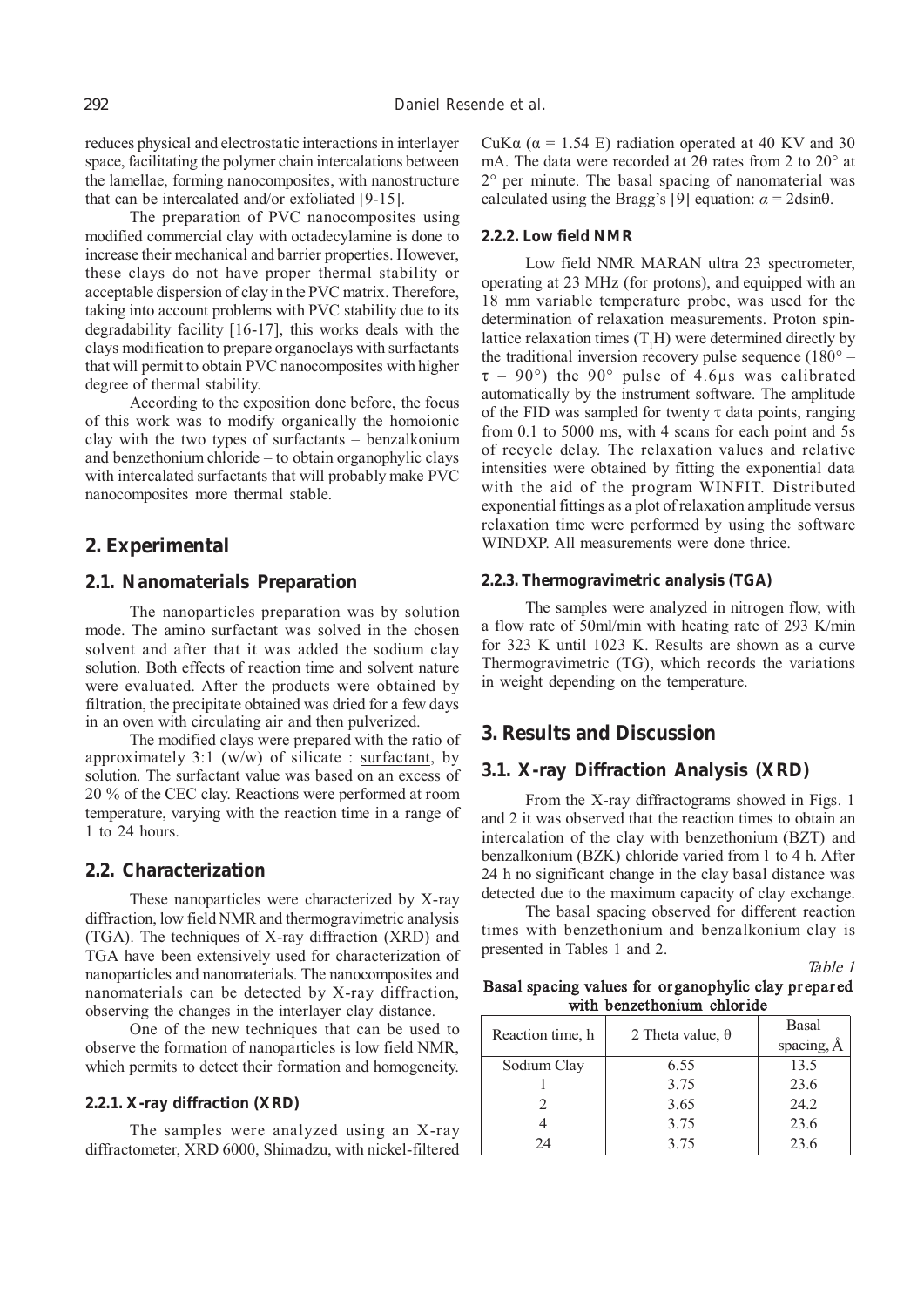*Preparation of Modified Montmorillonite with Benzethonium and Benzalkonium Chloride for...* 293 **XRD- BENZETONIUMCLAY**



**Fig. 1**. Modification of sodium clay with benzethonium chloride



**Fig. 2.** Modification of sodium clay with benzalkonium chloride

Table 2 **Basal spacing values for organophylic clay pr epar ed with benzalkonium chloride**

| Reaction time, h | 2 Theta value, $\theta$ | Basal<br>spacing, A |
|------------------|-------------------------|---------------------|
| Sodium Clay      | 6.55                    | 13.5                |
|                  | 4.10                    | 21.6                |
|                  | 4.00                    | 22.1                |
|                  | 4.35                    | 20.3                |
| 24               | 4.15                    | 21.3                |

## **3.2. Thermogravimetric Analysis (TGA)**

Analyzing the TGA data, it was discovered that the onset temperature values are higher than those measured for PVC processed, which is lower than 453 K. Fig. 3 shows the TGA curves for two modified clays. The clay modified with benzethonium appeared to be more stable and hence it seems to be more interesting for PVC.



**Fig. 3**. Onset of clay modified with benzethonium chloride (a) and with benzalkonium chloride (b); reaction time is 2 h